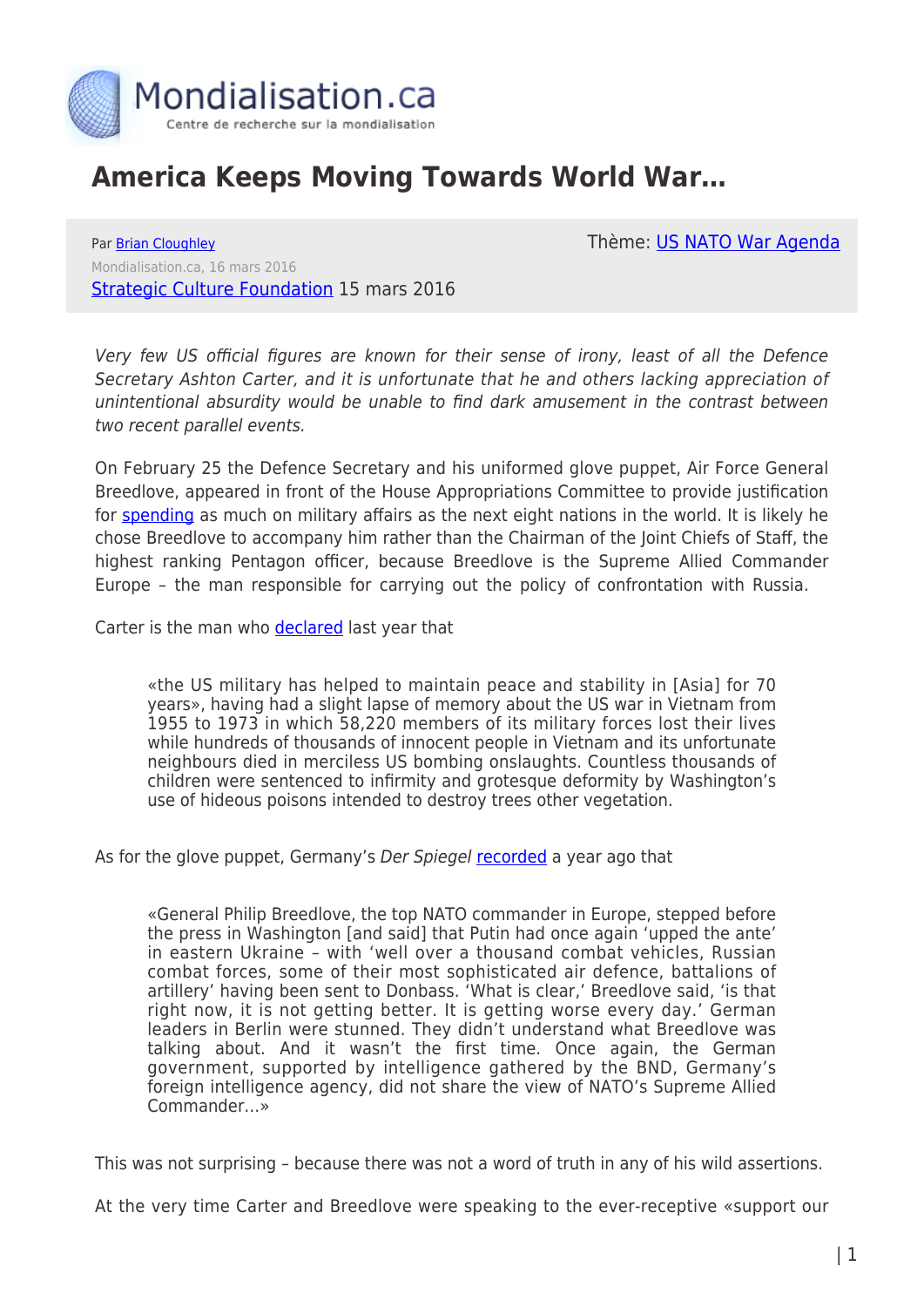troops» Congressional Committee («under your leadership, the men and women who serve in the US military answer the call time and again to leave their loved ones, put themselves in harm's way, and execute challenging missions abroad») the count-down to test-firing a US Minuteman III intercontinental ballistic missile (ICBM) was under way.

The defence secretary told the American public [that](http://transcripts.cnn.com/TRANSCRIPTS/1601/24/fzgps.01.html) «It's a competitive world out there. We compete with China, we compete with Russia, we compete with terrorists. And we have to win».

Minuteman missiles have nuclear warheads and are manufactured by the Boeing Company which is proud [that](http://www.boeing.com/history/products/lgm-30-minuteman.page)

«the Minuteman program established Boeing as a leader in large-scale system integration. Today, the combined heritage of the Minuteman programs of Boeing and Autonetics continues as Boeing Strategic Missile Systems (SMS), supporting the Air Force with system evaluation, testing, training and modernization».

The US arsenal of deployed nuclear weapons includes 450 Boeing ICBMs, each having an [explosive](https://www.fas.org/sgp/crs/nuke/RL33640.pdf) power of 475 kilotons (Kt). The US bombs that totally destroyed the cities of Hiroshima and Nagasaki were about 20 Kt.

On February 25 Boeing's shares opened at 116.35 and went to a high of 117.60. Next day they reached 119.45. In early March they had increased to 123.49. It seems they're taking off with comparable velocity to their Minuteman missiles, boosted by statements on the part of the military and their legions of supportive politicians that China and Russia are threatening the United States.

Washington fails to realise – simply refuses to understand – that the only thing wanted by Russia and China is that the United States should mind its own business and stay out of other nations' affairs that do not concern it. Secretary Carter states that militarily «We compete with China, we compete with Russia» – but Russia and China don't want to compete with the United States. They just want to progress and develop economically and socially and stay in their own backyards, with secure borders, while trading with as many countries as possible.

Neither Russia nor China has 700 military bases in over 40 countries round the world. Neither Russia not China attempts to vastly expand military alliances specifically designed to threaten the United States. Neither Russia nor China possess nuclear-armed Carrier Strike Groups or Amphibious Ready Groups of the type and strength that the US deploys threateningly around the coasts of sovereign nations who prefer to mind their own business.

The latest US move to threaten China is **deployment** to the South China Sea of the nucleararmed aircraft carrier USS John C Stennis along with the guided-missile cruiser USS Mobile Bay and the guided missile destroyers USS Stockdale and USS Chung-Hoon. They and their many escort vessels arrived off China on 4 March to join the guided missile cruiser USS Antietam and its fleet of ancillary ships.

In another wonderfully ironic episode, just as this mighty US attack fleet was arriving to menace China, Defence Secretary Carter [announced](http://www.presstv.ir/Detail/2016/03/02/453415/US-defense-chief-) to the Commonwealth Club in San Francisco that «China must not pursue militarization in the South China Sea». Mystically, he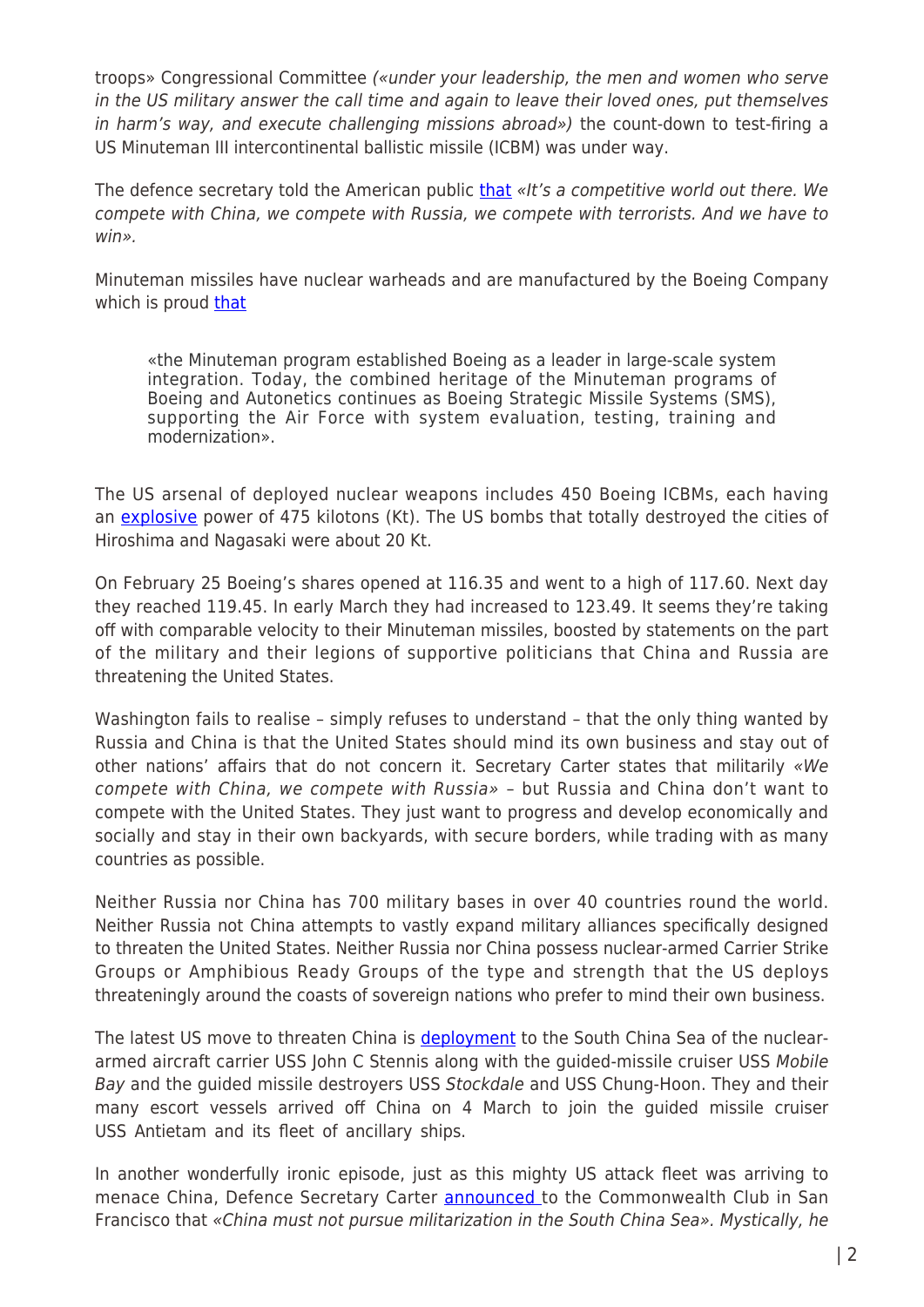«Specific actions will have specific consequences» and when asked what these might be, he «told reporters the US military was already increasing deployments to the Asia-Pacific region and would spend \$425 million through 2020 to pay for more exercises and training with countries in the region that were affected by China's actions».

With good historical justification, China maintains that most of the islet chains and groups in the South China Sea are its sovereign territory, although some areas are claimed by Brunei, Vietnam, Malaysia and the Philippines. The United States has got nothing to do with these disputes. Washington has no treaties with any of these nations that would require military intervention in the event of one of them having a disagreement with another country.

The United States has no territory of its own closer than the Pacific island of Guam, where, **according** to the US Congressional Research Service,

«Since 2000, the US military has been building up forward-deployed forces… to increase US operational presence, deterrence, and power projection». In other words, the US build-up is intended to confront China, which is now, understandably, being forced to increase its own military forces to be prepared for what might happen as a result of US «power projection».

Complementing the US muscle-flexing in the South China Sea, the indefatigable Breedlove explained why Washington is indulging in similar antics in Europe. Ignoring the fact that the insurgency against Syria's government was energetically supported by the US, in training and equipping what it absurdly called «[moderate rebel forces»](http://edition.cnn.com/2015/10/09/politics/us-syria-rebels-arms-program-suspended/), thus contributing to massive destruction and creating a dire refugee problem, Breedlove [told](http://www.ibtimes.com/russian-airstrikes-syria-are-helping-isis-terrorists-europe-us-air-force-general-2328259) the Senate Armed Services Committee that the refugee crisis in Europe is all the fault of Russia. «Together», he declared, «Russia and the Assad regime are deliberately weaponizing migration… to break European resolve».

In a fit of fantasy Breedlove [announced](http://www.defense.gov/News-Article-View/Article/673338/breedlove-russia-instability-threaten-us-european-security-interests) that Russia has «chosen to be an adversary and poses a long-term existential threat» to the United States and its allies, and emphasised that the Supreme Allied Command Europe, «is deterring Russia now and preparing to fight and win if necessary».

The US is deliberately and most aggressively threatening China and Russia. Its military representatives are making belligerent statements that are intended to implant fear in Moscow and Beijing.

But the immature bluster and bravado of such as Breedlove and Carter do not create fear in those they seek to intimidate. They create determination in such countries – the resolve to stand up to the menace presented by the incessant deployment of military force against them.

This is exactly what is happening at the moment, and the US may be in for some nasty surprises.